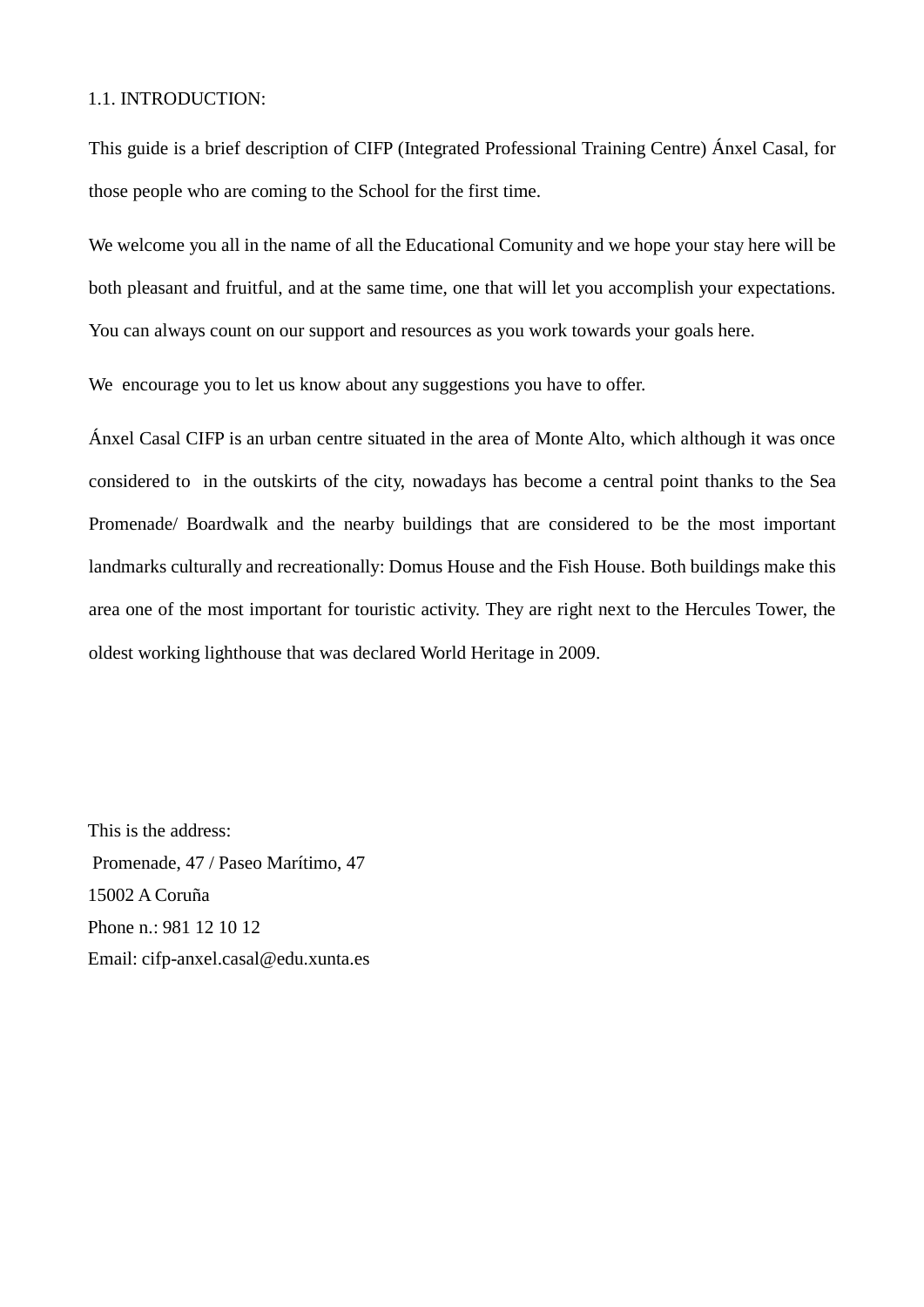### It offers these courses:

### REGULAR LEARNING:

### **Intermediate Vocational Training Courses**:

**CODE** 

| CMSSC01 | Assistance to People in need of Care |
|---------|--------------------------------------|
| CM19001 | <b>Assistant Nurse Care (LOXSE)</b>  |
| CMSAN02 | Pharmacy and Parapharmacy            |

### **Higher Vocational Training Courses:**

**CODE** 

| CSSAN <sub>06</sub>                                | Pathology and Cytology                |  |  |
|----------------------------------------------------|---------------------------------------|--|--|
| CSSSC <sub>03</sub>                                | Sociocultural and Tourism Animation   |  |  |
| CSSAN01                                            | <b>Auditory Prosthetics</b>           |  |  |
| CS19003                                            | Dietetics (LOXSE)                     |  |  |
| CSSSC01                                            | Early Childhood Education             |  |  |
| CSSAN <sub>09</sub>                                | Dental hygiene                        |  |  |
| CSSAN <sub>04</sub>                                | Diagnostic Imaging                    |  |  |
| CSSSC <sub>02</sub>                                | Social Integration                    |  |  |
| CSSAN <sub>05</sub>                                | <b>Clinical Diagnostic Laboratory</b> |  |  |
| CSSSC04                                            | <b>Communicative Mediation</b>        |  |  |
| CSSAN <sub>02</sub>                                | <b>Dental Prosthetics</b>             |  |  |
| CSSAN07                                            | Radiotherapy                          |  |  |
| CS19002                                            | Enviromental Health (LOXSE)           |  |  |
| REGULAR TRAINING FOR ADULT PEOPLE IN THE CLASSROOM |                                       |  |  |

Coruña, A

15022607 CIFP Ánxel Casal - Monte Alto

# INTERMEDIATE VOCATIONAL TRAINING COURSES

**CODE** 

ZMSSC01 Assistance to People in need of Care

ZM19001 Assistance Nurse Care

- ZMSAN01 Emergency Health Care
- ZMSAN02 Pharmacy and Parapharmacy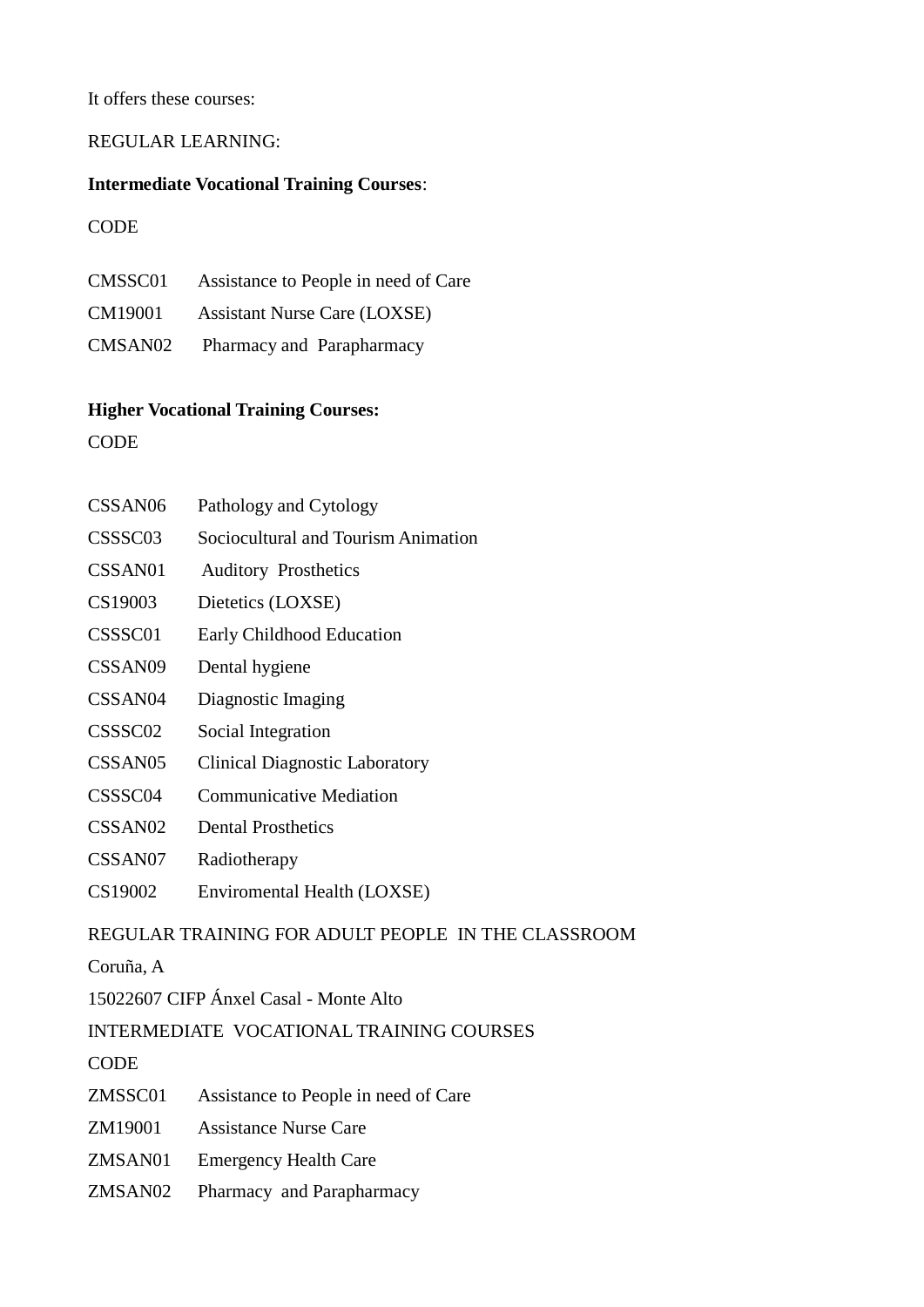## HIGHER VOCATIONAL TRAINING COURSES

### **CODE**

| ZSSAN01             | <b>Auditory Prosthetics</b>              |  |
|---------------------|------------------------------------------|--|
| ZSSAN <sub>08</sub> | <b>Medical Documentation</b>             |  |
| ZSSSC01             | <b>Early Childhood Education</b>         |  |
|                     |                                          |  |
| ZSSAN09             | Dental hygiene                           |  |
| ZSSSC02             | Social Integration                       |  |
| ZSSAN05             | Clinical Diagnostic laboratory           |  |
| ZS19007             | Clinical Diagnostic Laboratory B (LOXSE) |  |
| ZSSSC04             | <b>Communicative Mediation</b>           |  |
| ZS2004              | Sign Language B (LOXSE)                  |  |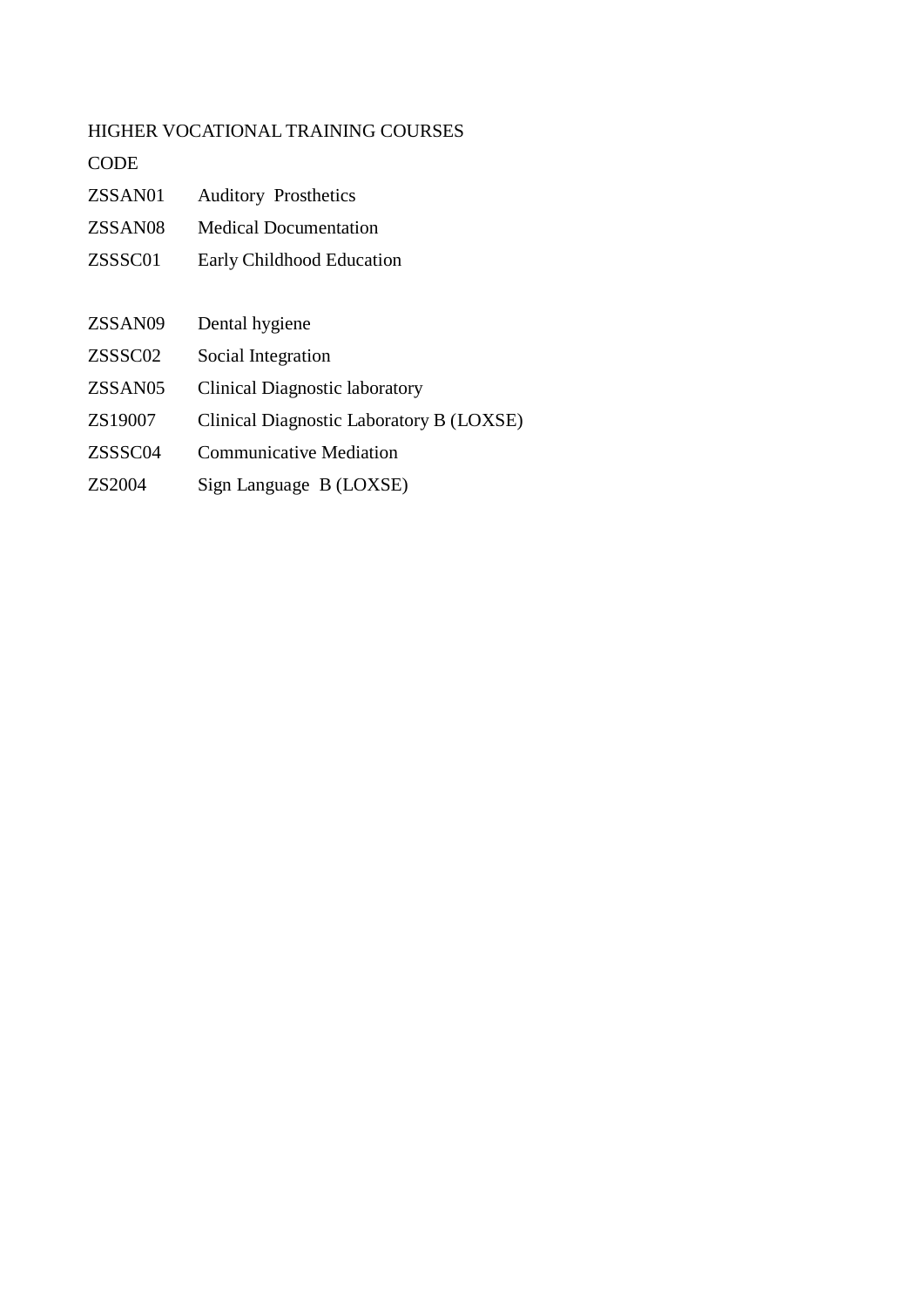### **Intermediate Vocational Training Distance Courses**



# **LAW REFERENCE: Law from 5th Ap r il 2013 and error correction Law from 5th April**

During the academic year learning activities for employment will be offered (selfimproving courses, knowledge -recycling or especialising activities). All of them will be published on the school boards and on the school web-page.

These actions will be settled by the a d m in is tratrion board, and the CIFP boarding managers will organise, coordinate and supervise the procedure for these tests as well as the acknowledgement, avaliation, acreditation and certificates of their profesional competence. They will also keep a close observance and will propose the creation of avaliation committees, when necessary.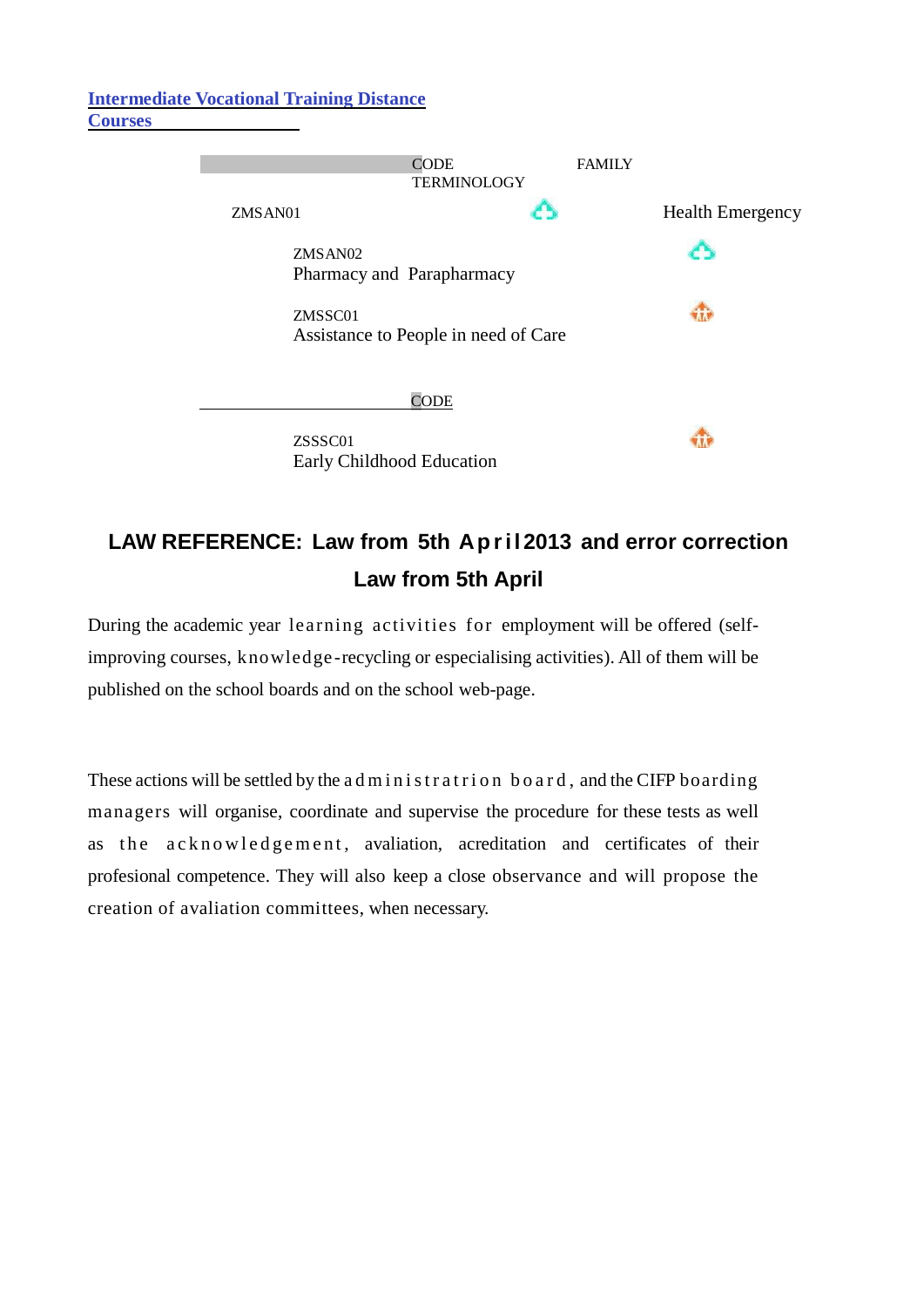# **SCHOOL SERVICES**

# **Library**

Here you can find books that provide information, text books, readers, comics, magazines, informative material in CD-Rom, music CDs, videos and newspapers,which can be used at the library or borrowed to use elsewhere.



It also offers areas for listening to music, reading the newspaper, or watching visual material. It opens at the same time as the school.

### GENERAL RULES

The library is open from  $8:30$  a.m. to  $15:00$  p.m. and from  $16:00$ p.m. to

21:30 p.m. Materials cannot be borrowed or taken out without being registered previously.

Food and drinks are not allowed in the premises.

### GENERAL SERVICES:

These are the users at the library:

- **Students**
- Teachers
- Non-teaching Personnel
- Master's students and students of Pedagogic Ability
- Former students
- Former teachers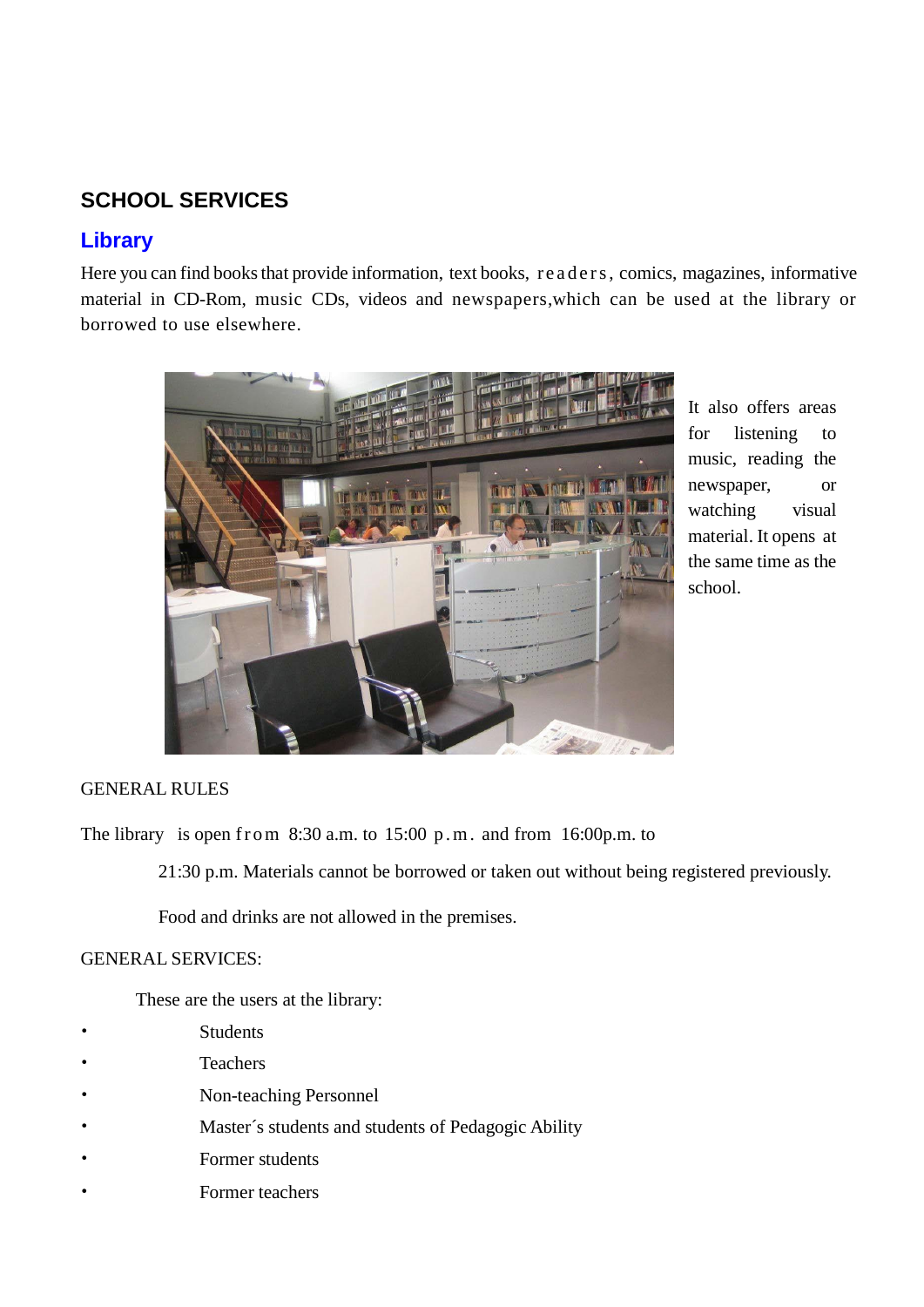If any other different situation different from the ones stated arises, the interested person will get in touch with the library coordinator,but may still use any and all material in the premises.

Once the relation with the school has finished, the user becomes "former-student", "formerteacher",or "others". If in one year no movement of that person is registered at the library they will be deleted.

The database of users will be updated yearly, in September and October, so that new students, new teachers and new non-teaching personnel can be incorporated. Later additions will be registered by filling out a form.

### ROOM CONSULTS

To consult books, listen to music, watch a DVD, etc. without leaving the library users can take the documents themselves, with the exception of music CDs, CD-Rom and DVDs which must be provided by the teachers on guard.

Once finished, they will leave these materials on the desk where it says: "Materiais para colocar"= "Materials to be placed". But if this material is audiovisual or computer-based it must be handed to the teacher in charge.

Magazines and newspapers will be left on the display cabinet or on the reading table as it corresponds.

#### USE OF COMPUTERS AND INTERNET ACCESS

Library computers cannot be used for playing or chatting, even during breaktime. Loading programmes that come from outside sources is not allowed either. In case of transgression of this rule, the library user will lose his/her right to work with computers for as long as the library committee decides, in accordance with the supervision of the formation area.

Computers can be used for watching DVDs individually, but those users who are going to use them for work, email and so on will be prioritised because DVDs can be watched at the audiovisual area.

Each person can use a computer for 1 hour at the most, and a new turn can be requested if there are free computers and nobody is waiting for them. Another hour cannot be reserved that day but you can do it for any other day.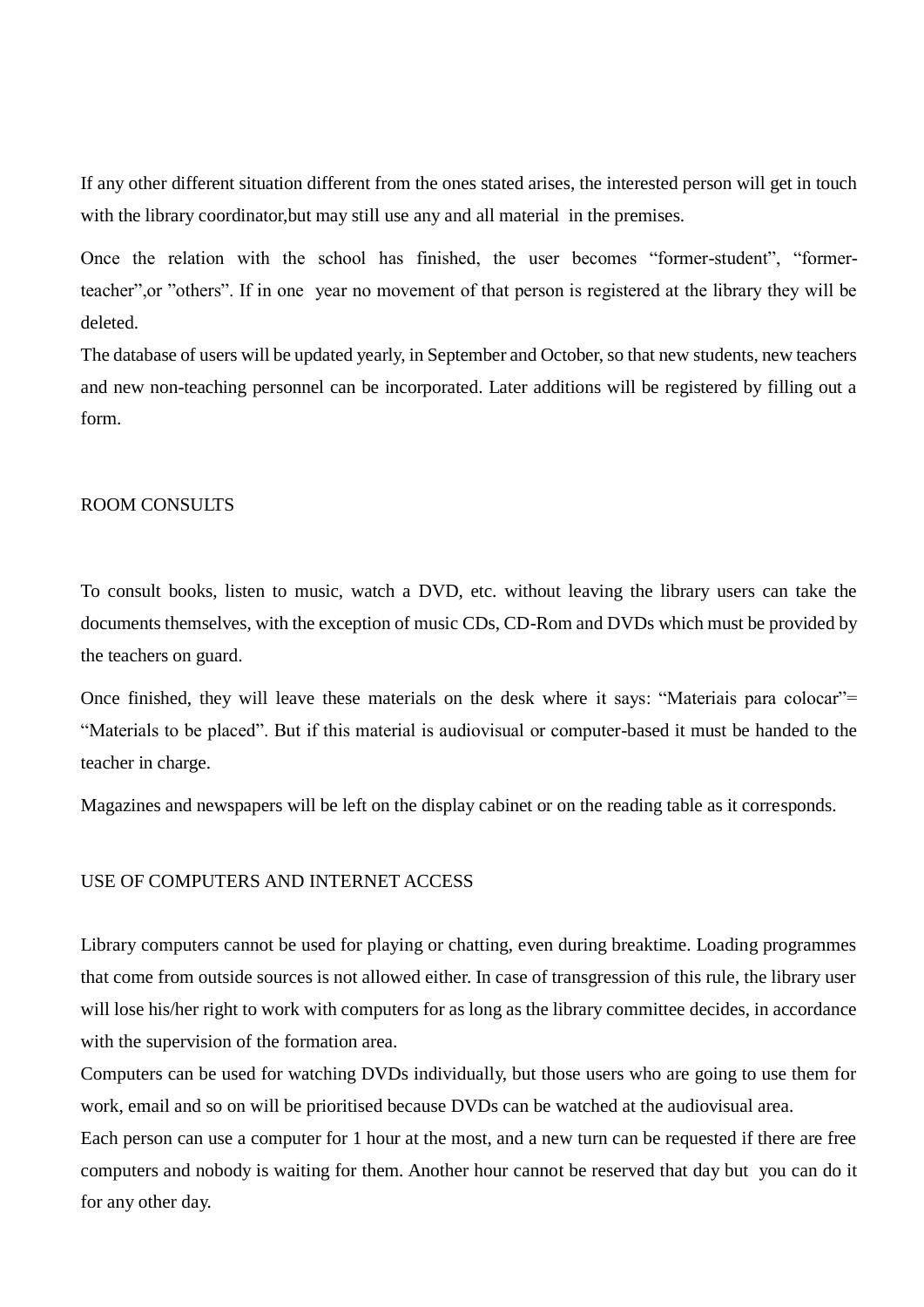The times the computers can be reserved appear on the book "Quendas de ordenador" (=Computer turns) at the managing desk. Reservations won`t be kept longer than 15 minutes if the user doesn´t show up. For this reason, each computer has a number on it. During the break there won´t be any reservations, but users have to sign up for using the computer at that moment.

No more than one person is allowed. Exceptions must be authorised by the coordinator of the library. Students can print up to 5 pages and send them to the printer at the managing desk. They must provide the paper needed for their copies so that a proper use of resorces can be offered.

These rules are on display on the boards in the computer area and also apply to teachers, although students will be prioritised in its use.

### Computer resources

The school offers a wide range of possibilities to work with computer services, apart from those specific to the different vocational training courses. It offers small nets installed in the technical classrooms and it has three computer classrooms with a network of twenty and twentyfive computers online, and a printer and scanner to prepare their work during the course.

On the other hand, it also has a wireless internet conection that will allow online connection in any classroom at the school, which will allow its use as support material in class-work.

#### **Cafeteria**

The school has a cafeteria that is open in the morning, afternoon and evening. It closes at lunch time (from 15:00 to 16:00).

### School timetable

The school is open from 8:00 a.m. to 23:00 p.m. The timetable of the different studies can be consulted on the boards in the school hallway.

Morning lessons start at 8:30 a.m. and finish at 15 p.m.00 with a break from 11:30 a.m. to 12:00 a.m.

Afternoon and evening lessons start at  $16.00$  p.m. and go until to  $22:30$  p.m. with a break from  $19:00 p.m.$  to  $19:30 p.m.$ 

All lessons are one hour.